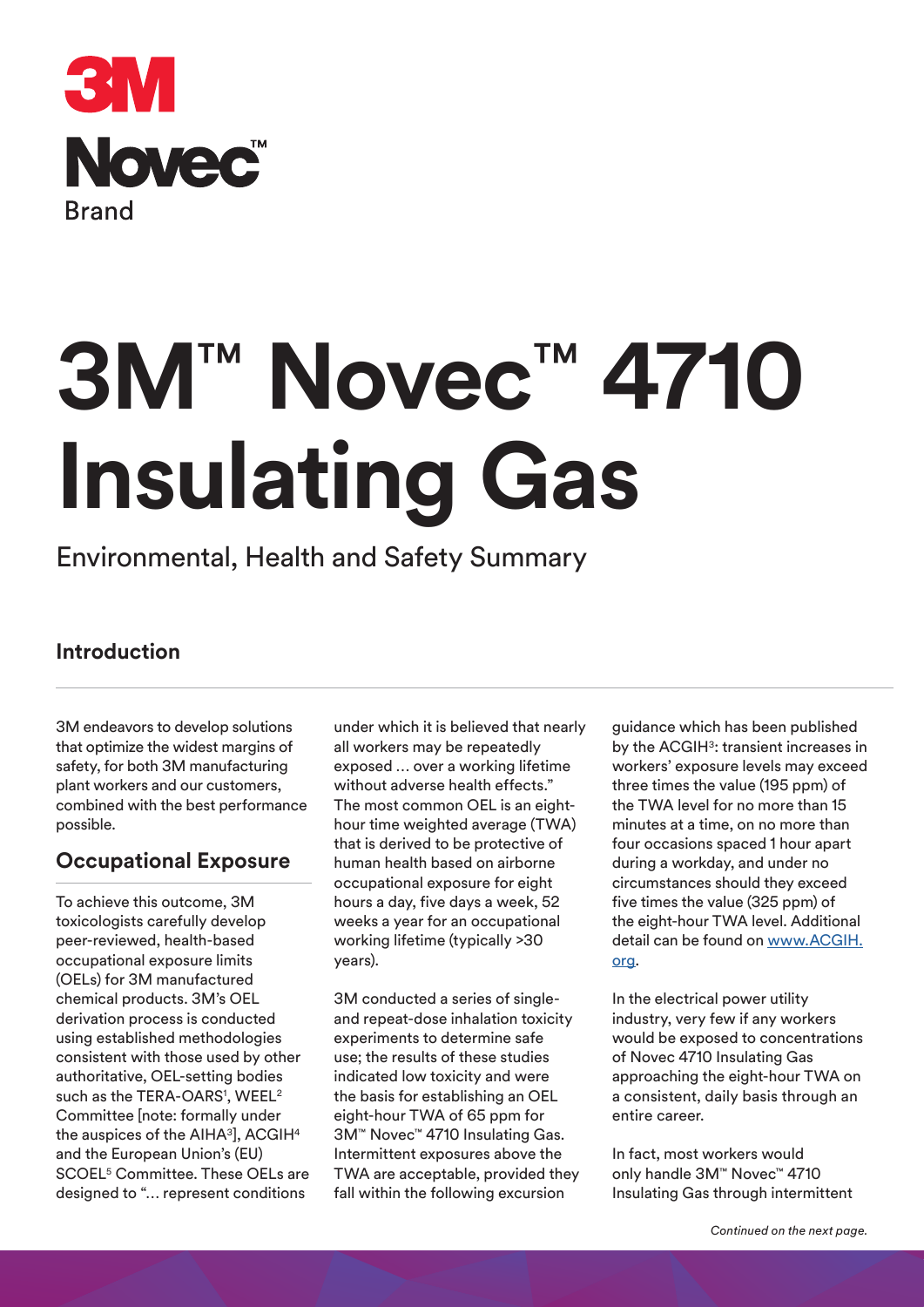maintenance, gas extracting or refilling operations, with events sometimes occurring weeks or even months apart. And the gas handled by workers would typically include only a small fraction of Novec 4710 Insulating Gas mixed with other inert gases, further diluting the exposure to the worker. In these situations, a wide margin of worker safety is achieved through the use of good industrial hygiene practices and following the recommended handling and operational guidelines of the product.

A material toxicity summary sheet (MTSS) is available from 3M by request, which summarizes the toxicology of the product. 3M uses criteria that are recognized as conservative for environmental and mammalian assessment in order to provide a wide margin of safety.

#### **Environmental**

#### **Assessment**

3M conducts environmental assessments on its chemical products by a process utilizing standard international guidelines, including: those from the United States Environmental Protection Agency (EPA); the EU's Registration, Evaluation, Authorization and Restriction of Chemicals (REACH); and conventional environmental terrestrial, aquatic and atmospheric parameters and criteria. The process utilizes an approach that creates a standard hazard assessment derived from all available test data and models endpoints for critical hazards where applicable. The hazard assessment may then be utilized in conjunction with known and modeled environmental fate and exposure parameters to complete an environmental risk assessment which characterizes the probability of the hazard actually causing harm.

**Environmental Hazard Summary** Novec 4710 gas is a fluorinated gas and if released directly to the environment, it will partition exclusively into the atmospheric compartment where it is expected to degrade via reaction with hydroxyl radical. The atmospheric lifetime is 30 years. The global warming potential (100-year integrated time horizon) relative to carbon dioxide  $(CO<sub>2</sub>)$  is 2090 (as calculated using the IPCC 5th assessment report method). The ozone depletion potential (ODP) of Novec 4710 gas is zero.

In the unlikely event that Novec 4710 Insulating Gas is forced into the aquatic compartment under high pressure, the gas will hydrolyze. Due to its very low water solubility and rapid partitioning to the atmosphere, deposition to the aquatic compartment is not likely. Extremely low concentrations of trifluoroacetic acid (TFA) may also form in the atmosphere from releases of Novec 4710 Insulating Gas. Very low concentrations of TFA have been found in the environment for decades and have been reported to be primarily from natural sources. The minor contribution from industrial sources is not believed to present a risk to human health or the environment.<sup>6</sup> In the vapor phase Novec 4710 Insulating Gas does not have a detectable hydrolysis rate. When forced into aqueous media, hydrolysis occurs within minutes and the resulting fluorinated amide of Novec 4710 insulating gas is moderately soluble and is persistent. This Novec 4710 gas hydrolysis product was not found to be toxic to aquatic invertebrates or to green algae.

Novec 4710 Insulating Gas is not expected to bioaccumulate.

Additional Environmental,

Health, and Safety information is communicated to our customers in a variety of media that include the Globally Harmonized System (GHS) classification and labels on our products, sections 11 and 12 of the safety data sheets (SDSs), and topic specific product bulletins, MTSSs, publications or public databases such as the European Chemicals Agency (ECHA) database of registered substances.

## **Life Cycle Considerations**

#### 3M engineers products such as Novec 4710 Insulating Gas that provide sustainable solutions for our customers' needs. We carefully assess the life cycle of our products, including whether they are safe for their intended uses. We evaluate risks to human health and the environment – not only to wildlife, but climate impact and energy consumption as well. As a matter of philosophy, we strive to minimize, and as much as possible eliminate, any footprint from products that are persistent (or products that degrade into persistent materials). While 3M advocates a common sense approach to the management of these products, taking into account such aspects as economic feasibility, technological capability, recyclability and end-of-life considerations, 3M does not support uses of these kinds of products where substantial amounts of the product are intentionally released as a matter of course during the handling, use or disposal of the product.

- 1 Toxicology Excellence for Risk Assessment-**Occupational** Assessment for Risk Sciences
- 
- 2 Workplace Environmental Exposure Level
- 3 American Industrial Hygiene Association
- 4 American Conference of Governmental Industrial Hygienists
- 5 Scientific Committee on Occupational Exposure Levels
- 6 Journal of Toxicology and Environmental Health, Part B, 2016, Vol. 19, No. 7, 289-304